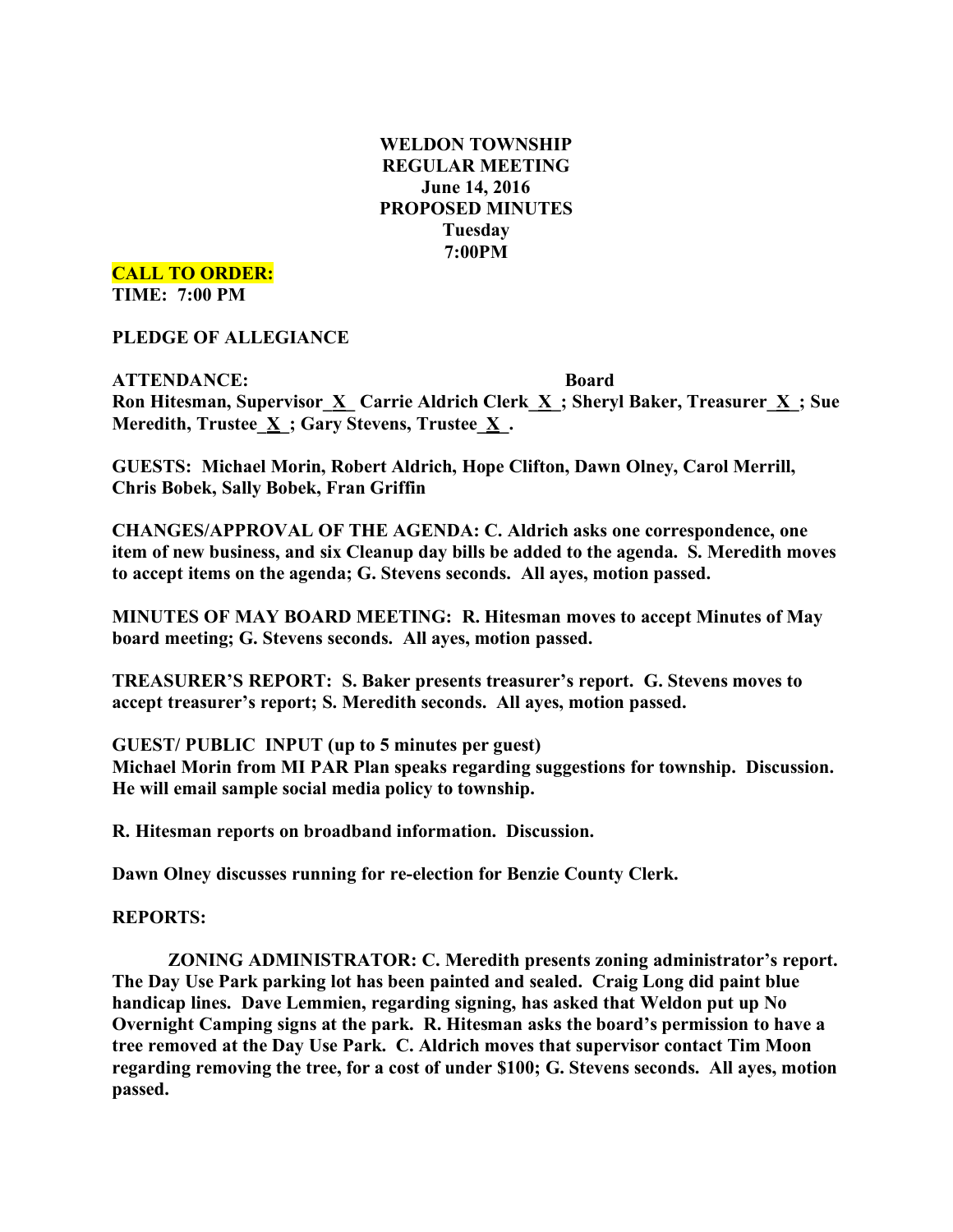**JPC: S. Meredith presents JPC report. She would like it noted for the record that all of Weldon Township's representatives were present at the meeting, as they always are, and she is very proud of that fact. R. Hitesman discusses Betsie River Campground discussion he had with the Department of Environmental Quality. Mr. Magee has a legitimate Betsie River Campground Permit, for 15 sites. Discussion.**

**BUDGET: C. Aldrich presents budget report. There are no concerns at this time.**

**INVESTMENT REPORT: None.**

**NUISANCE ABATEMENT REPORT: R. Hitesman reads in the Nuisance Abatement Report.**

**LIQUOR INSPECTION REPORT: R. Hitesman presents liquor inspection report. He inspected Beer and Brat Fest at Crystal Mountain, as well as Progressive Ventures at Crystal Mountain. He inspected the Mountain View MiniMart. No issues to report. He had a discussion with the new distillery at Manistee County. They may work with Crystal Mountain when they do their tips training program.**

**SUPERVISOR COMMENTS: R. Hitesman attended two meetings this month, one regarding PILOT Program and one regarding Michigan Department of Transportation Future of Michigan. Work is being done on 115 from Beulah to Frankfort. They will be taking out trees along 115. Road construction on Lindy Road will begin after the Fourth of July. R. Hitesman spoke with Fortress Security regarding key pad issue. He reads email from Jim Evans into the record. Discussion on amount of time to disable keypad. Clerk mentions alarm has not been set several times in the past week. Discussion of further training with Rebekah Lodge. R. Hitesman met with Mike MacGirr for a fire inspection audit. Mr. MacGirr suggests township have smoke detectors in every room. Mr. Moran says that is not necessary. Mr. MacGirr suggests mechanical room get cleaned out. Township needs boiler inspected. Cabinets need to be moved from in front of electrical panel. Township will need to purchase fire extinguisher signs. Township should post evacuation signs in the building. R. Hitesman got prices from Steve Heller and County Road Commission regarding signs for Day Use Park. One sign will say No Overnight Camping, one will say Swim At Own Risk. G. Stevens moves to purchase signs 18" x 12" through the County Road Commission; seconded by S. Baker. All ayes, motion passed. R. Hitesman reports Weldon Township Taxable Value. Frank Post, Benzie County Emergency Services Coordinator, has sent R. Hitesman an email stating Benzie County has 22,000 sand bags available, if the need arises. Discussion of letter regarding Patterson Road property, with fencing barring river access. They have until June 30th to remove encroachments, per County Road Commission. Tire pickup date is August 20th in Thompsonville. If more than ten tires are hauled at one time, it is a violation of the state law. Discussion.**

**CLERK COMMENTS: C. Aldrich requests new Minutes Book, discusses pricing. G. Stevens moves township purchase new Minutes Book with pages numbered, S. Baker**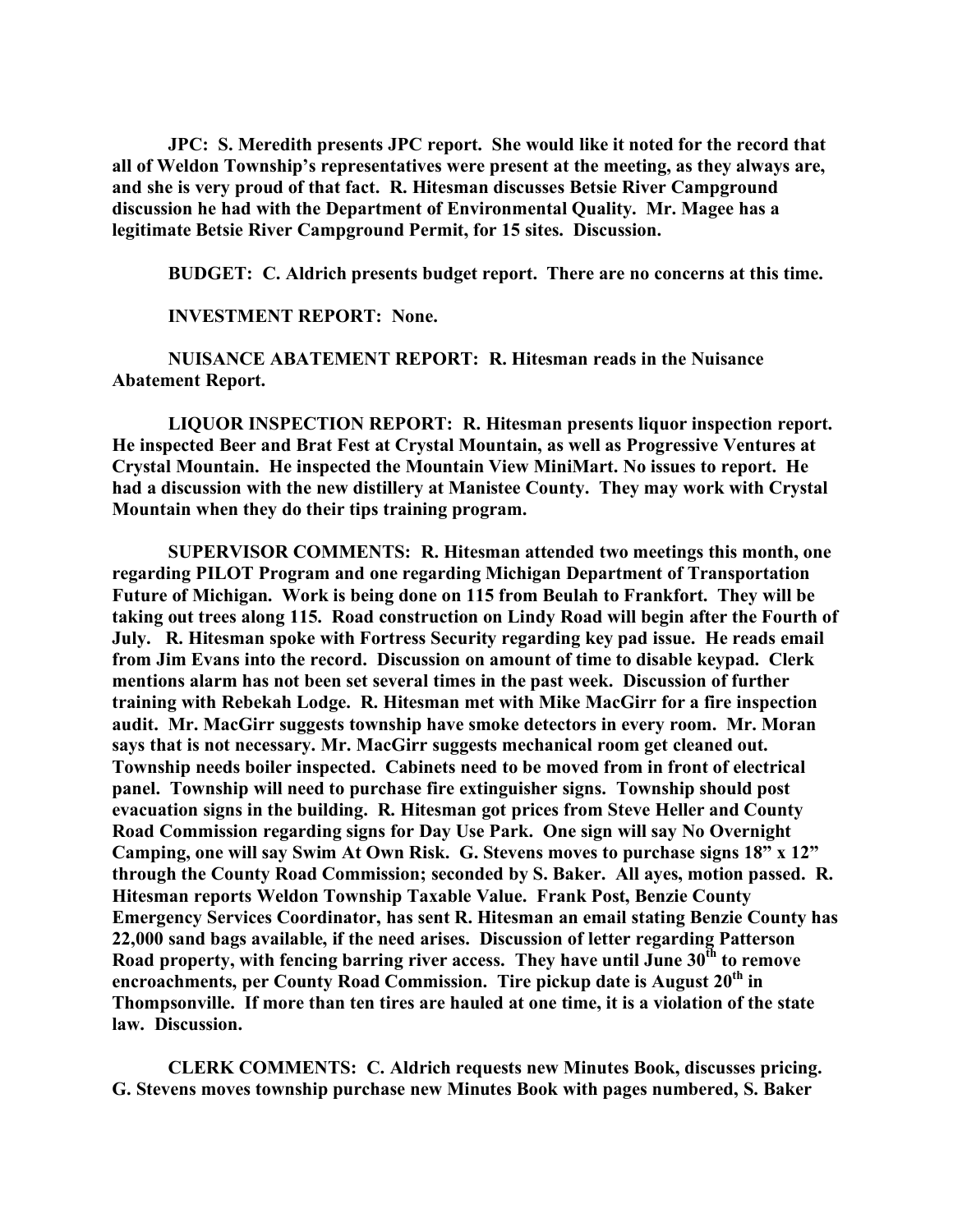**seconds. All ayes, motion passed. Mr. Figura has responded to township question regarding independent contractors versus yearly employees. Baird, Cotter and Bishop sent email regarding issue, as well. Discussion. Clerk will send W-4's to contractors to make them seasonal employees. R. Hitesman moves to make 1099 employees township employees, to have taxes taken from their wages, C. Aldrich seconds. Clerk takes roll call vote: Gary Stevens, abstain; Sue Meredith, aye; Ron Hitesman, yes; Sheryl Baker, yes; Carrie Aldrich, yes. Motion passes. Discussion of email from Fortress Security, regarding location of code box at township hall. Clerk would like to purchase flowers to flower boxes at township hall. No objections.**

**The electricity is out in half of the township hall, in the sockets. Discussion. R. Hitesman moves to contact an electrician to check and fix problem; G. Stevens seconds. All ayes, motion passed.**

**Clerk requests that the back office in hall be made the supervisor's office. Documents in township should be solely under clerk's control, not kept in a shared office. Discussion of assessor's files staying on supervisor's office. Discussion of cleaning out office for supervisor.**

## **UNFINISHED BUSINESS:**

**No entries have been received for the logo contest, and the time for entry has expired. Supervisor suggests putting an ad in the paper and open the contest up to any Weldon Township resident. G. Stevens suggests the deadline for submissions be August 1st .**

**Discussion of Veterans Memorial of Benzie County. S. Meredith will discuss purchasing a bench with JPC. Board will discuss again at next meeting.**

## **NEW BUSINESS:**

**MI Twp PAR Plan has sent Board of Director Election Ballot, for Glen Lile, Supervisor of East Bay Charter Township. R. Hitesman moves to support Glen Lile to represent Zone 3 in the Michigan PAR Plan Board of Directors Election, C. Aldrich seconds. All ayes, motion passed.**

**June 2nd letter from Jim Sheets regarding Benzonia Township Broadband survey. Discussion of using MTA funds for printing copies.**

**Discussion of upcoming Benzie Area Community Services Showcase August 6, 2016. R. Hitesman moves that Weldon Township elects not to have a booth at the Benzie Area Community Showcase, seconded by G. Stevens. All ayes, motion passed.**

**C. Aldrich presents 2016 Reduction/Fraction 2016 Work Sheet, and L4029 for board's approval for supervisor and clerk to sign, which will allow Weldon Township to levy the maximum allowable millage rate for taxes. S. Baker moves to allow signatures for L4029, G. Stevens seconds. All ayes, motion passed.**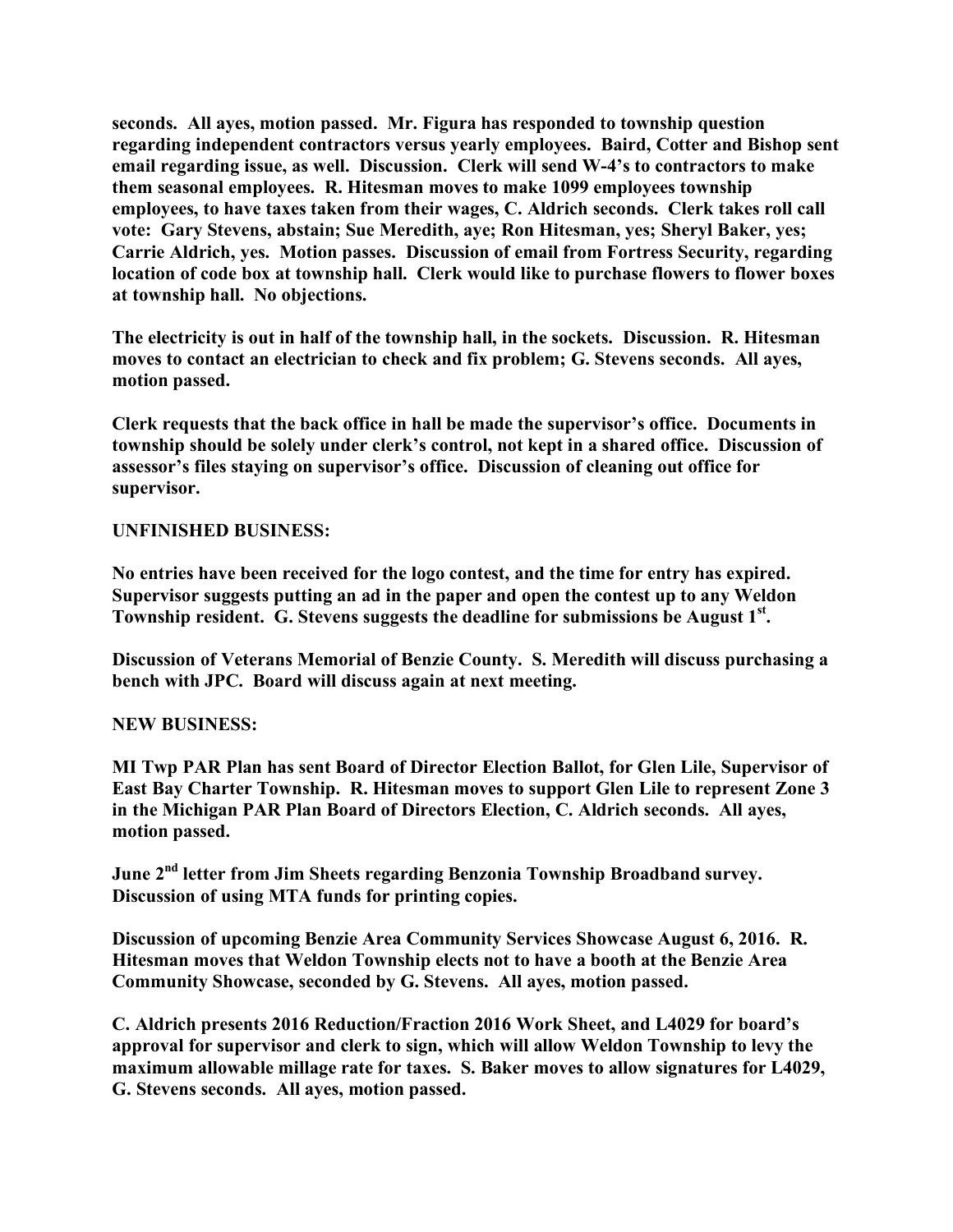**Craig Meredith has been contacted by Ben Berney, from a communication tower company. He would like to put a tower in a one-mile circle, the center of which would be in the Weldon Township Cemetery. He believes the company is Verizon. He will be contacting the JPC and the township board to further discuss this matter.**

**R. Hitesman reports that Sue Meredith would like to attend a conference for cemetery management. S. Meredith is going to look into a webinar for the information. R. Hitesman moves to allow S. Meredith to attend to conference, if she would like to go; S. Baker seconds. All ayes, motion passed.**

**G. Stevens moves to pay the bills; S. Baker seconds. All ayes, motion passed.**

**CURRENT BILLS:**

| <b>Julie Lonn, Cleaning Services</b>             | 10.00     |
|--------------------------------------------------|-----------|
| Craig Meredith, Day Use Park, Mowing, Water Bill | 284.90    |
| <b>Chris Bobek, Nuisance Abatement Officer</b>   | 200.00    |
| <b>Benzie County Road Commission</b>             | 3461.36   |
| <b>Michigan Election Resources</b>               | 22.10     |
| <b>BS&amp;A Software</b>                         | 7090.00   |
| <b>AFLAC May 2016</b>                            | 286.05    |
| <b>AFLAC June 2016</b>                           | 286.05    |
| <b>VISA</b>                                      | 146.90    |
| <b>AcenTek</b>                                   | 129.03    |
| <b>Cherryland Electric Co-Op</b>                 | 53.74     |
| <b>American Waste</b>                            | 2150.00   |
| David Kane, website maintenance/yearly fee       | 360.00    |
| <b>Gary Stevens, Cemetery Maintenance</b>        | 180.00    |
| <b>Michigan Township Association</b>             | 1215.98   |
| <b>Blarney Castle Oil Co.</b>                    | 403.95    |
| Ron Hitesman, Mileage Reimbursement              | 75.60     |
| <b>Weldon Cleanup Day</b>                        | 270.00    |
| <b>Carol Merrill, Assessor</b>                   | 1120.00   |
| <b>Township Board</b>                            | 2105.69   |
| <b>TOTAL</b>                                     | 19,851.35 |
|                                                  |           |

## **CORRESPONDENCE:**

**Board of County Road Commissioners Minutes April 28, 2016 Board of County Road Commissioners Minutes May 12, 2016 Board of County Commissioners Minutes May 26, 2016**

**Benzie County Road Commission re: Patterson Rd**

**Betsie Valley District Library Board Meeting Minutes April 12, 2016**